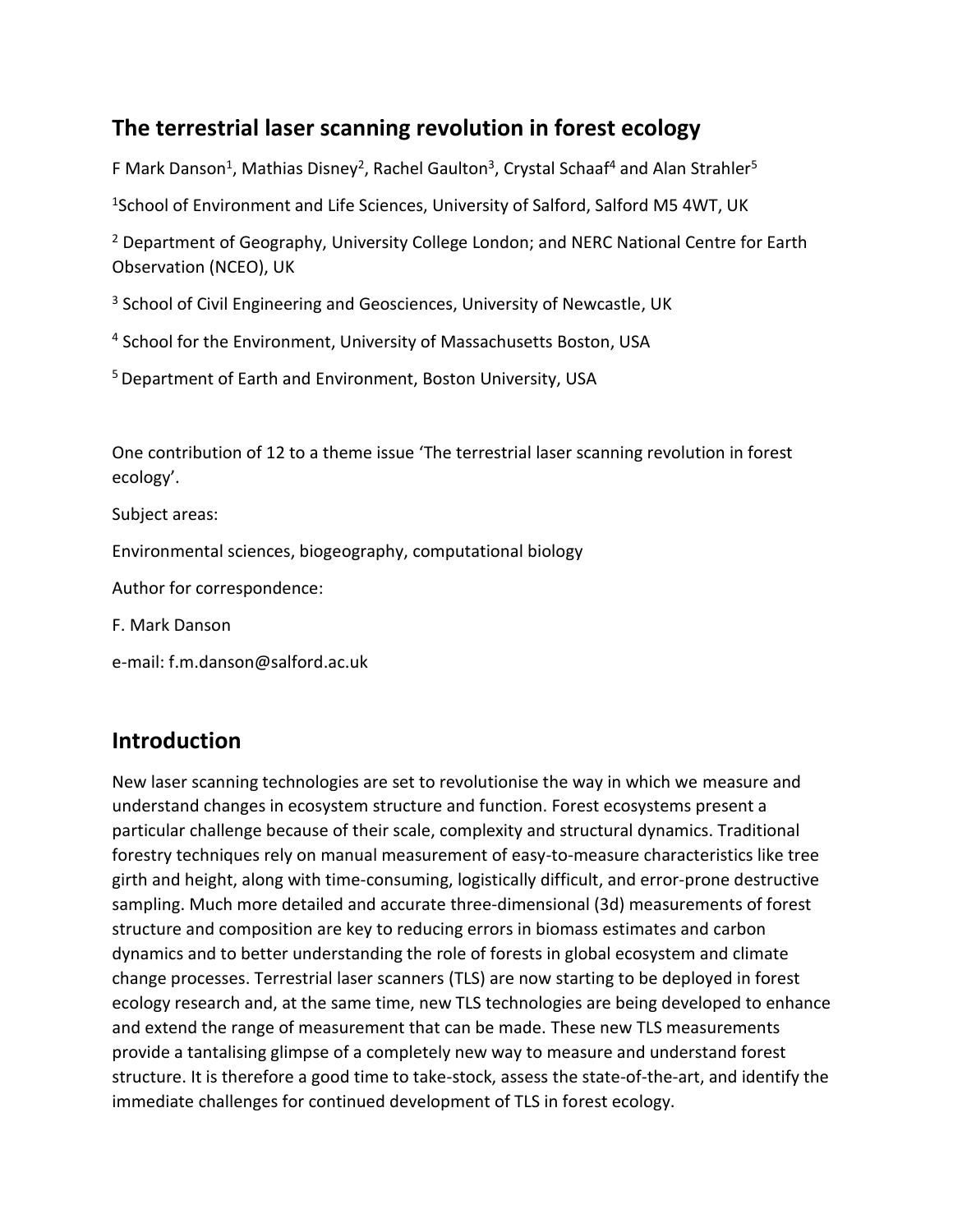This issue of Interface Focus is a collection of papers based on invited presentations at a Royal Society Theo Murphy Scientific Meeting held at the Kavli Royal Society Centre, Chicheley Hall 27-28 February 2017. The meeting was organised by Professor Mark Danson, Dr Mat Disney, Dr Rachel Gaulton and Professor Crystal Schaaf and was attended by around seventy participants representing twelve different countries. In addition to the invited presentations, available as audio recordings at [https://royalsociety.org/science-events-and-lectures/2017/02/forest](https://royalsociety.org/science-events-and-lectures/2017/02/forest-ecology)[ecology,](https://royalsociety.org/science-events-and-lectures/2017/02/forest-ecology) a poster session provided an opportunity for further eighteen authors to present and discuss their work with meeting participants.

The planning of the meeting was underpinned initially by the activities of the Terrestrial Laser Scanning International Interest Group (TLSIIG) initiated by Professor Alan Strahler and others, at the SilviLaser meeting in Vancouver in 2012. TLSIIG is an informal network with more than 170 participants with an interest in the ecological applications of TLS [\(http://tslsiig.edu.bu\)](http://tslsiig.edu.bu/). The group conducted a TLS inter-comparison experiment in Australia in 2013 and a series of followup workshops in the U.K., France, and Finland in 2014 and 2015. In 2015 the group was successful in gaining funding from the U.S. National Science Foundation (NSF) for a Research Coordination Network (RCN) under the leadership of Alan Strahler and Crystal Schaaf, and the RCN now has 70 participants representing 31 institutions and nine countries with the objective of developing new applications of TLS in forest ecology. The Royal Society meeting provided an opportunity for researchers in the RCN and beyond to come together in a highly focussed and interactive environment in order to discuss their research, highlight successes, and identify future challenges in the field. A particular aim of the meeting was to invite a diverse range of researchers from areas such as ecology, functional structural plant modelling, and forest dynamics, to see how new developments in TLS might change their thinking.

The first two papers in this special issue are reviews written by ecologists working with TLS data. Malhi *et al.* [1] provide an ecological perspective on the challenges of applying TLS to characterise tree form. They outline how the pioneering work of the French botanist Francis Hallé and his 23 models of tree forms is now being extended with TLS data to develop new mechanistic theories of tree growth and development, and to test fundamental theories of metabolic scaling, which have proved extremely difficult to test any other way.

In a second review Orwig *et al.* [2] outline the potential role of TLS in a wide range of ecological applications, focussed on Harvard Forest, Massachusetts. This famous test site has seen range of new laser scanning devices deployed over the last decade aimed at characterizing forest stand dynamics, in particular in the ForestGEO plot which serves as a model for forest change in New England, including the impacts of the invasive hemlock woody adelgid (*Adeleges tsugae*). New developments in TLS technology are introduced in the papers by Danson *et al.* [3] and Li *et al.* [4] where the concepts and applications of multi-wavelength full-waveform data collection are introduced. To date there are no commercial TLS instruments that provide both fullwaveform data and measurements in two or more laser wavelengths. These papers together introduce and evaluate two experimental TLS systems that have been specifically developed to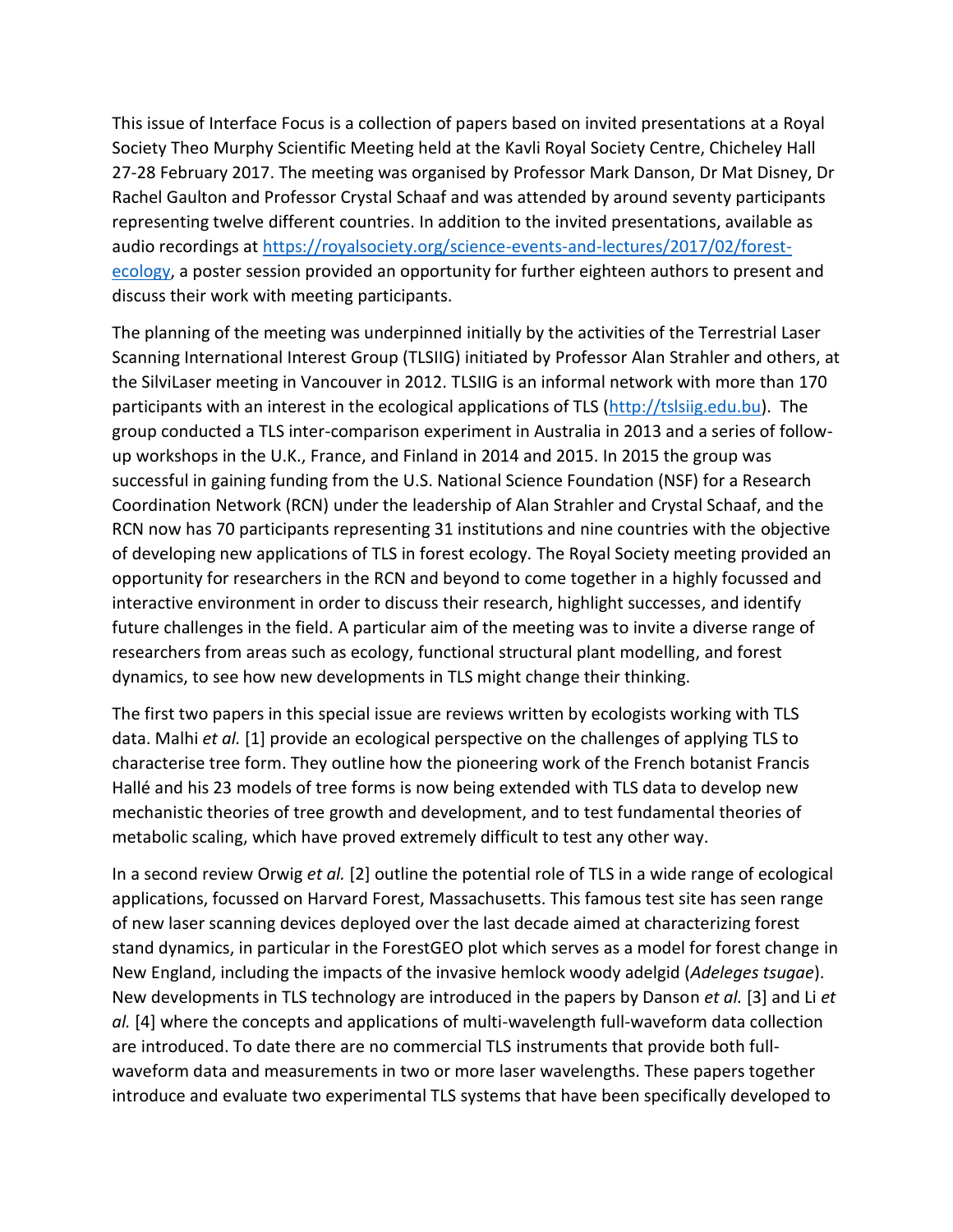measure the structural and biophysical characteristics of forest canopies, both focussing on the particular problem of separating TLS point clouds into leaf and wood components.

There follows a series of papers on developing applications of TLS in forest ecology. Disney *et al.* [5] describe new methods for deriving above ground biomass (AGB) estimates for forest stands using geometric models from which tree volumes are computed. They emphasise the large errors in current allometric equations, particularly in tropical regions, and the critical role for TLS measurements in reducing this uncertainty, as well as providing baseline measurements for forthcoming spaceborne missions to map forest structure. Elsherif *et al.* [6] take a novel approach to the estimation of leaf water content using TLS data. They deploy two laser scanners with different wavelengths to measure tree leaf water content, merging the point clouds and deriving a normalised difference index (NDI). This is shown to be strongly correlated with water content in both needle-leaved and broad-leaved trees, and so provides quantitative measurements of 3d distribution of leaf water content. Åkerblom *et al.* [7] use a new approach to insert modelled oak leaves into geometric models of oak trees that have been derived from leaf-off scans recorded in the winter. The reconstructed leaf-on trees are then compared with destructively sampled data as validation. The method has potential applications in better understanding the issues in tree volume estimation with leaf-on TLS data, and for crossvalidation of leaf area index estimates derived from TLS.

Several issues relating to the spectral and spatial characteristics of TLS data are addressed in the next series of papers. Kaasalainen *et al.* [8] demonstrate the importance of incidence angle effects on the intensity measurements recorded by TLS. They use their multi-wavelength TLS instrument to characterise the wavelength-dependence of incidence angle and leaf structure effects on all TLS measurements. These effects may be minimised using ratios of wavelengths that are spectrally close and will important in future systems using multiple wavelengths across the visible and short-wave infrared region. The spatial relationships between the 3d shape of ecological objects, and TLS point clouds is explored in the paper by Paynter *et al.* [9]. They show that the volume of ecological objects derived from a range of geometric models fitted to TLS point clouds can vary significantly with the object shape characteristics and the model selected, and they argue that generalised quantification of scanning errors can be estimated from the lower error bounds of volumes derived by such fitting. Morsdorf *et al.* [10] bring some of these ideas together and consider both the extraction of physical information from and semantic labelling of TLS point clouds. They introduce the concept of occlusion mapping that will help in understanding the limitations of data from TLS for forest mapping, compared to UAV-based or other airborne laser scanning systems. This theme is picked up in the final paper in the issue by Roşca *et al.* [11] who compare UAV-based structure-from-motion aerial photography with TLS to measure top-of-canopy structure in a tropical forest.

Taken together these papers represent a broad perspective of the current research on the rapidly developing applications of TLS in forest ecology. They highlight technical developments that are expanding the range of measurements that can be made, the advances in computer